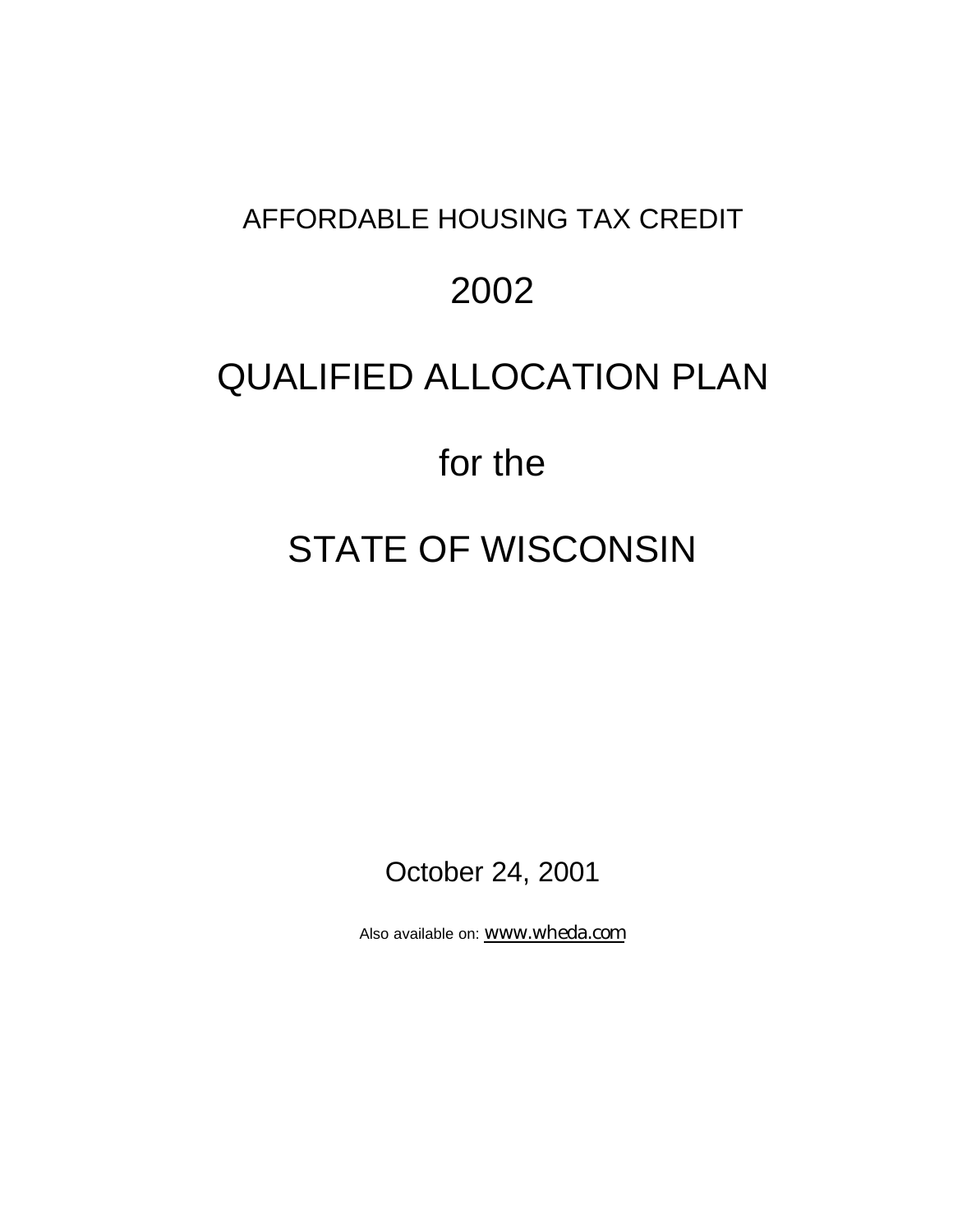## **2002 TAX CREDIT QUALIFIED ALLOCATION PLAN**

### **TABLE OF CONTENTS**

| L.    | <b>Introduction</b>                                              | 1                       |
|-------|------------------------------------------------------------------|-------------------------|
| II. I | The Credit Allocation & Reservation Process                      | $\mathbf 1$             |
|       | A. Amount of Credit to be Allocated                              | 1                       |
|       | B. Steps in the Allocation & Reservation Process                 | $\mathbf{2}$            |
|       | <b>Application Deadline</b><br>1.                                | 3                       |
|       | Initial Application Review & Meeting with Development Team<br>2. | 3                       |
|       | 3.<br><b>Market Approval Threshold</b>                           | $\overline{\mathbf{4}}$ |
|       | <b>Application Scoring &amp; Minimum Scoring Threshold</b><br>4. | 4                       |
|       | <b>Submission &amp; Review of Additional Documents</b><br>5.     | $\overline{\mathbf{r}}$ |
|       | <b>Credit Calculation &amp; Reservation</b><br>6.                | 8                       |
|       | <b>Second &amp; Third Application Reviews</b><br>7.              | 10                      |
|       | 8.<br><b>Compliance Monitoring Procedures</b>                    | 11                      |
|       | III. Public Review Process for the Qualified Allocation Plan     | 14                      |
|       | IV. Modifications to the Qualified Allocation Plan               | 14                      |
| ۷.    | <b>Statement of Policy</b>                                       | 15                      |
|       | VI. Noncompliance & Previous Performance                         | 15                      |
|       | <b>VII. WHEDA Internet Site</b>                                  | 15                      |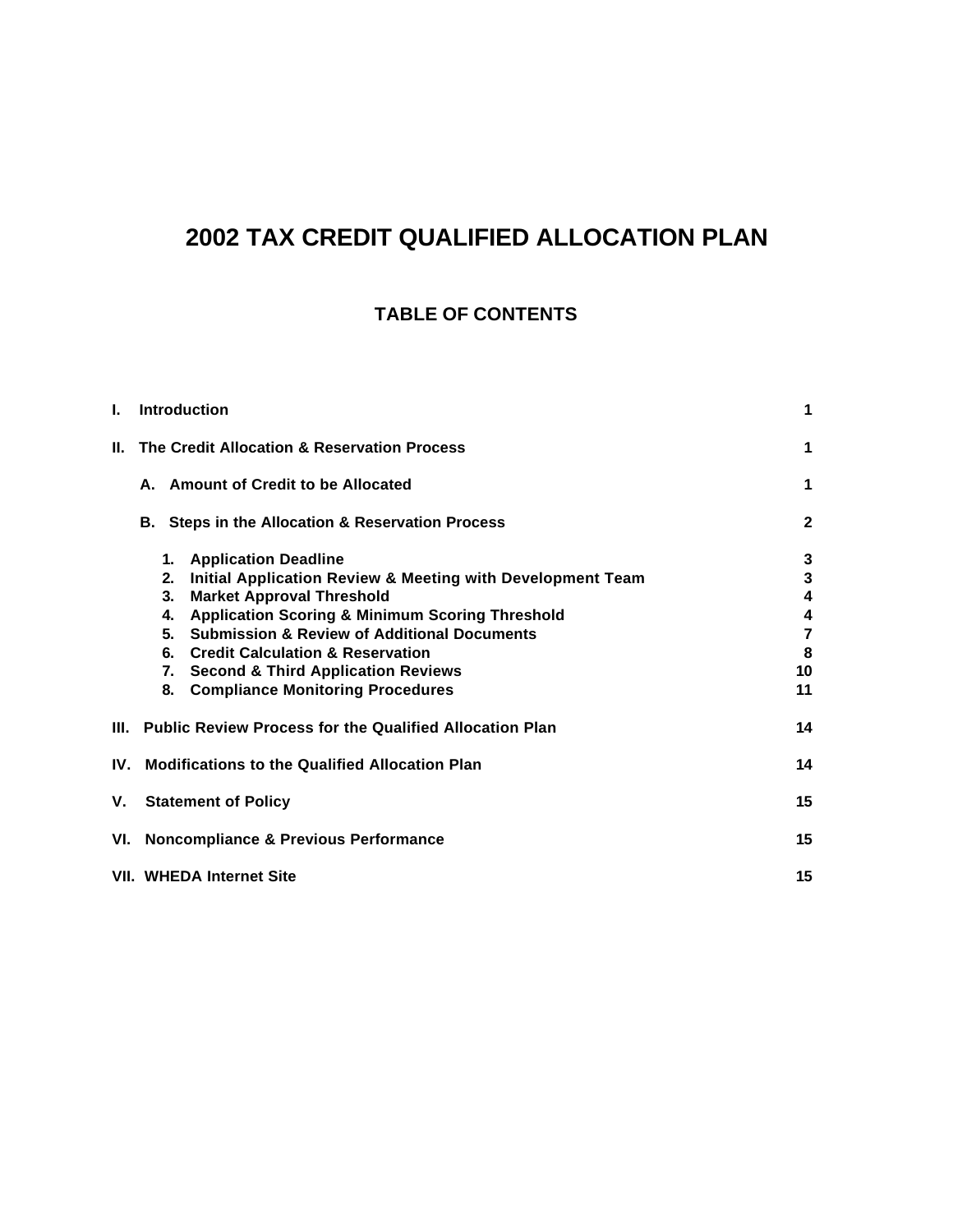### **I. INTRODUCTION**

Thank you for your interest in the Federal Housing Tax Credit Program. Governor McCallum has appointed the Wisconsin Housing and Economic Development Authority (WHEDA) to administer this program in Wisconsin. In accordance with Section 42 of the Internal Revenue Code (the "Code"), WHEDA has developed this Qualified Allocation Plan (the "Plan") to establish the criteria and process for the allocation of the housing tax credit (the "Credit") to qualified rental housing developments in Wisconsin. WHEDA will implement this Plan following a public hearing, approval of the Plan by the WHEDA Board of Directors, and final approval of the Plan by the Governor.

### **II. THE CREDIT ALLOCATION & RESERVATION PROCESS**

#### **A. Amount of Credit to be Allocated**

The amount of annual Credit authority is based on \$1.75 per capita derived from population estimates released by the IRS. In calendar year 2002, WHEDA will have approximately \$ 9.4 million of Credit authority, and any previously allocated Credit returned during calendar 2001, available for allocation.

There will be one pool of Credit divided into four set-asides in 2002. These set-asides are General, Nonprofit, Preservation, and Reserve. All set-asides are available at the opening of the application period. Consistent with previous years' practice and in order to best allocate a limited public resource, the maximum credit that will be awarded to any one development in any credit year is \$750,000.

- 1. **General Set-Aside.** Fifty percent (50%), or approximately \$4,693,216, of the total State housing Credit ceiling will be made available in the General Set-Aside.
- 2. **Nonprofit Set-Aside.** Ten percent (10%), or approximately \$938,643, of the total State housing Credit ceiling must be set aside for qualified nonprofit organizations that have an ownership interest in a Credit development. This Credit amount cannot be used for any other purpose and any unused Credit may be carried over at the end of the allocation year. A nonprofit may submit an application for either the Nonprofit Set-Aside or the General Set-Aside.

The nonprofit must be a "qualified nonprofit organization" as defined in Section 42 of the Code. Section 42 of the Code defines a "qualified nonprofit organization" as any organization that: 1) is described in paragraphs (3) or (4) of section 501(c) of the Code; 2) is exempt from tax under section 501(a) of the Code; and 3) has as one of its exempt purposes the fostering of low-income housing which include nonprofit organizations meeting one of the following criteria:

- a. Neighborhood-based nonprofit organization: An association or corporation duly organized to promote and undertake housing activities on a not-for-profit basis within a specified neighborhood. An organization is considered to be neighborhood-based if the majority of its membership, clientele, or governing body are residents of the neighborhood where activities are to be carried out. This definition includes Community Housing Development Organizations (CHDO), which are also eligible to apply.
- b. Housing development organizations operating within a city or county: Its members and/or board should be representative of its area of operation. That is, a majority of its membership, clientele, or governing body should be residents of the city or county where the activities are to be carried out.
- c. Housing development organizations operating within a defined region of the State: Its members and/or board should be representative of its area of operation. That is, a majority of its membership, clientele, or governing body should be residents of the region where the activities are to be carried out.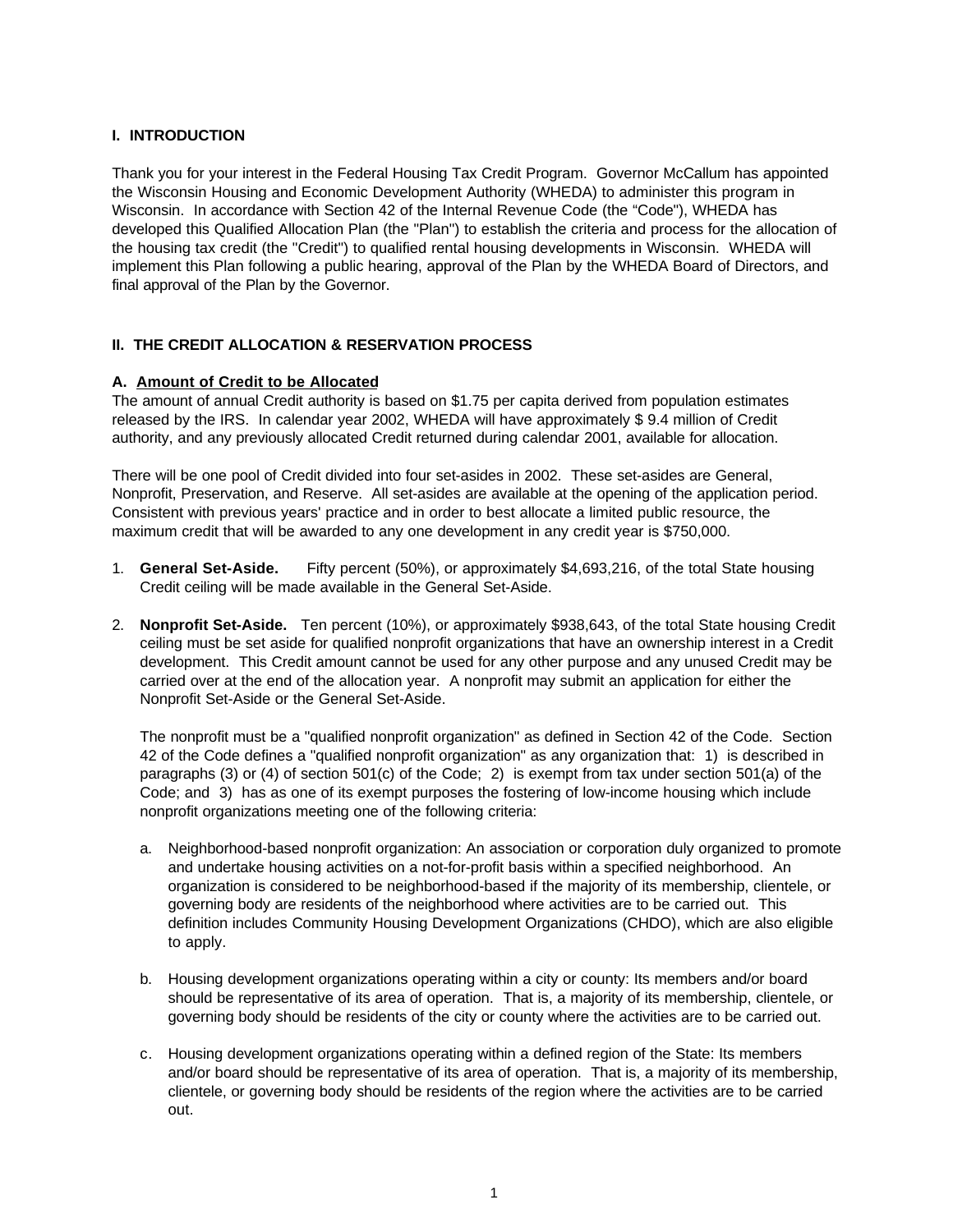- 3. **Preservation Set-Aside.** Thirty-five percent (35%) or approximately \$3,285,251, of the total State housing Credit ceiling will be set aside for the preservation of qualifying housing units and the strengthening of neighborhoods experiencing extreme poverty and economic distress. Unused Credit remaining in the Preservation Set-Aside will be made available in the General Set-Aside. Developments must apply in one category only - a, b, or c.
	- a. Federally Assisted Housing Preservation. Low-income housing units subsidized under the following or similar programs: Section 236, Section 221(d)(3) Below Market Rate (BMIR), Section 221(d)(3) Market Rate with Section 8 rental assistance, Section 8 project-based new construction, Section 221(d)(4), and Section 515- Rural Housing Development.
	- b. Neighborhood Preservation. The following Milwaukee census tracts are targeted for Neighborhood Preservation: 83, 84, 85, 86, 87, 100,101, 102, 103, 104, 115, 116, 117, 118, 119, 138, 139, 140,141, 142.
	- c. Other Preservation. Developments that have historic significance in the local community, adaptive reuse of existing buildings, and conversion of existing market rate developments to affordable housing.

WHEDA reserves the right to limit credit allocated to adaptive reuse developments to ten percent (10%) of its initial total credit pool. Adaptive reuse is defined as redevelopment of existing structures from a non-housing use to a housing use. Should WHEDA decide to limit its use of credit in this regard, it will prioritize its allocations by the highest point score.

4. **Reserve Set-Aside.** Five percent (5%), or approximately \$469,322, of the total State housing Credit ceiling will be reserved for Credit fluctuations and contingencies.



### **B. Steps in the Allocation and Reservation Process**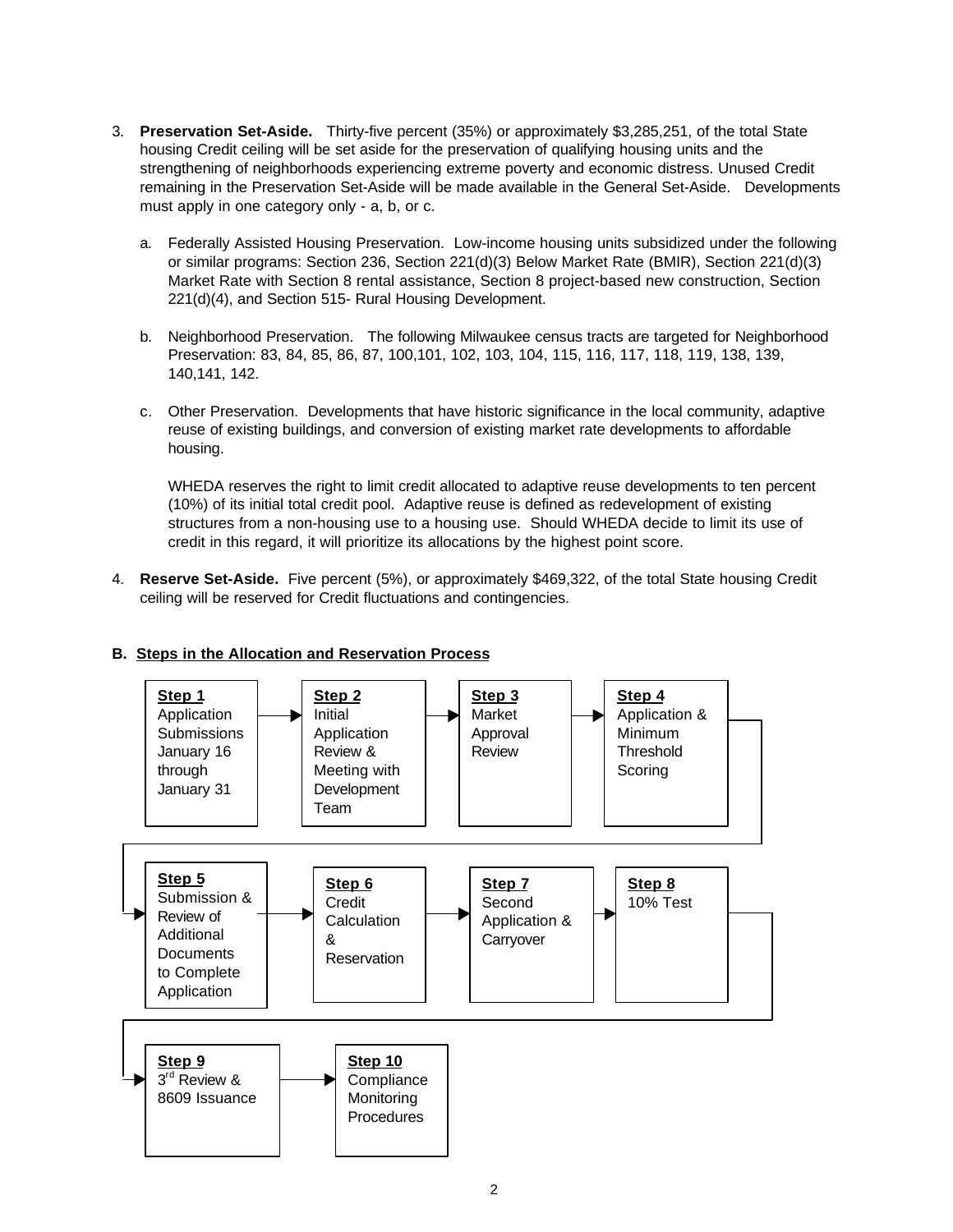### **1. Application Deadline**

WHEDA will prepare and make an application available to all interested applicants in both paper and electronic formats. The application will include a prescribed form and a list of required attachments to the form.

Completed applications must be signed and include the nonrefundable application fee. WHEDA will also charge, at a later date, additional fees based on a percentage of the annual Credit dollar amount awarded to the development at the time of Reservation and again at Post-reservation or Carryover Allocation. WHEDA will charge a nonrefundable fee of \$150 for Assignments of Reservations or Carryover Allocations.

WHEDA will accept applications from the opening date of January 16, 2002 through the closing date of January 31, 2002. WHEDA may accept applications after that period in the event that WHEDA determines it has not received an adequate quantity of quality applications. WHEDA may elect not to allocate any remaining credit.

| Application Period Opening Date:     | January 16, 2002 |
|--------------------------------------|------------------|
| Last Date to Submit the Application: | January 31, 2002 |

Last Date to Submit Missing Information Without A Written Extension/Applicable Fee: September 2, 2002

#### **2. Initial Application Review & Meeting with Development Team**

WHEDA will initially review all applications for completeness, including, but not limited to the following items:

- a. The application is complete with all necessary attachments;
- b. The development meets the basic occupancy and rent restrictions of Section 42 of the Code;
- c. The organization applying for the Credit will have an ownership interest in the development;
- d. If a nonprofit sponsor competing in the nonprofit set-aside, the nonprofit meets the "qualified nonprofit organization" requirements of the Code;
- e. The developments owned or operated by any member of the development team in the State of Wisconsin or any other state are in compliance with the Code and the historic vacancy levels for such developments are acceptable to WHEDA;
- f. Environmental issues or administrative proceedings exist that would adversely affect the ability to timely proceed;
- g. The applicant is sufficiently ready to proceed based on site control.

As required by the Code, WHEDA will also notify the office of the appropriate official of the local jurisdiction in which a proposed Credit development will be located and provide that office a reasonable opportunity to comment. While Credit cannot be denied to a development based solely on such comment, WHEDA will consider this information and in its sole discretion may utilize such comment in its decision-making process. WHEDA will evaluate all input received from the appropriate official(s) when deciding whether to award Credit to a particular development.

For applications deemed complete, a WHEDA representative will contact a member of the Development team to discuss the proposed development and arrange a visit of the site, the market, a meeting with representatives of the local municipality, and to meet with representatives of the Development team.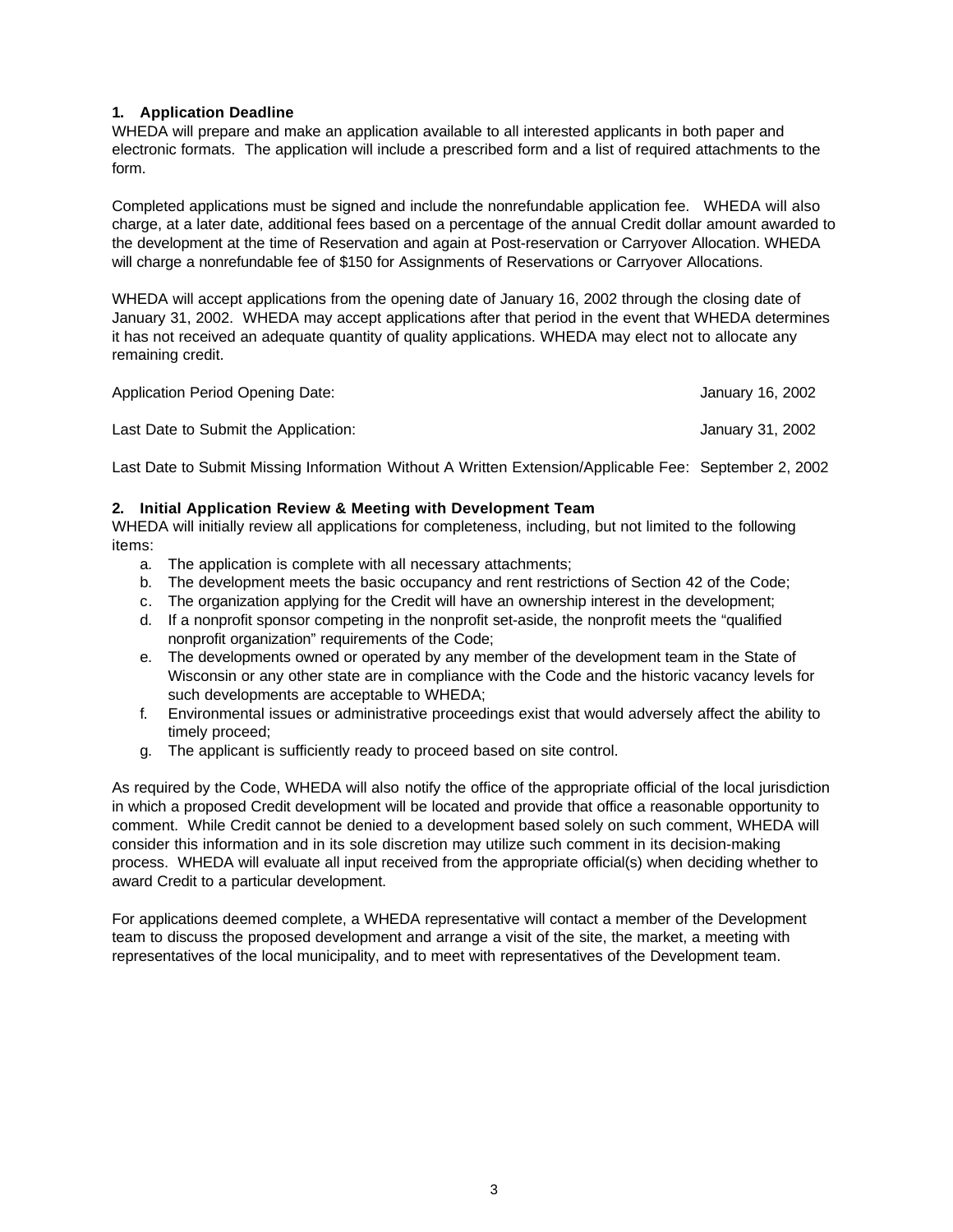#### **3. Market Approval Threshold**

WHEDA will evaluate the market strength of all applications deemed complete during the Initial Application Review. This is a threshold determination based on the Market Study or Market Analysis provided in the application, the market visit by the WHEDA representative, and other sources. The market study must adhere to the market study standards published at www.wheda.com. Market strength is determined by a variety of factors, including population and household growth, the number and quality of competitive units in the market, the number of new units entering or about to enter the market, the market's ability to absorb those units at the proposed rent levels and the competitiveness of the proposed project based on its amenities, unit types, sizes, rents, and location. WHEDA will also use occupancy levels of tax credit and other competitive subsidized housing in the market area to determine market strength. WHEDA may request additional information from the applicant during the market review process. All applications, including those financed with tax-exempt bonds (see 6b below) must meet the market approval threshold as determined by WHEDA. WHEDA will make market decisions based on the application as submitted. WHEDA, at its option, may elect to contract its own third-party market study to validate or refute information provided by the developer.

For projects with fewer than 24 units, WHEDA will require the applicant to provide a completed Market Analysis form with the application. If the project passes the market approval threshold and receives sufficient scoring to be allowed to continue in the process, WHEDA will require the applicant to submit an independent third-party market analysis summary for the project, conducted by a WHEDA approved market study consultant and paid for by the applicant.

### **4. Application Scoring & Minimum Scoring Threshold**

Applications that are deemed complete and have passed the market approval are then scored based on the criteria listed below. Applicants will self-score a portion of these criteria in the Application. However, WHEDA will make the final determination of the applicant's score. WHEDA recognizes that its decisions, or other events beyond the developer's control, may affect the development and potentially change its score. WHEDA, at its discretion, may allow changes in scoring. Whether the development still receives credit in such a circumstance will depend on its new score and ranking within its respective set-aside category.

### **SCORING CATEGORIES FOR 2002:**

#### **Location**

#### **1. Rural Location/Lower Income Areas 14 points**

To encourage development in rural areas of the State and in certain lower-income areas where there is demonstrated need, 14 points will be awarded to developments located in:

a) any county in the State except the following nine most populous counties: Brown, Dane, Kenosha, Milwaukee, Outagamie, Racine, Rock, Waukesha, and Winnebago.

b) in a qualified census tract, the development of which contributes to a concerted community revitalization plan. The developer must submit the plan to WHEDA. WHEDA will determine whether the development qualifies for these points based on additional documentation supplied by the developer.

### **2. Infill Development 15 points**

Developments that maximize land use efficiency through development within established urban service areas. WHEDA will determine whether the development qualifies for these points based on additional documentation supplied by the developer**.**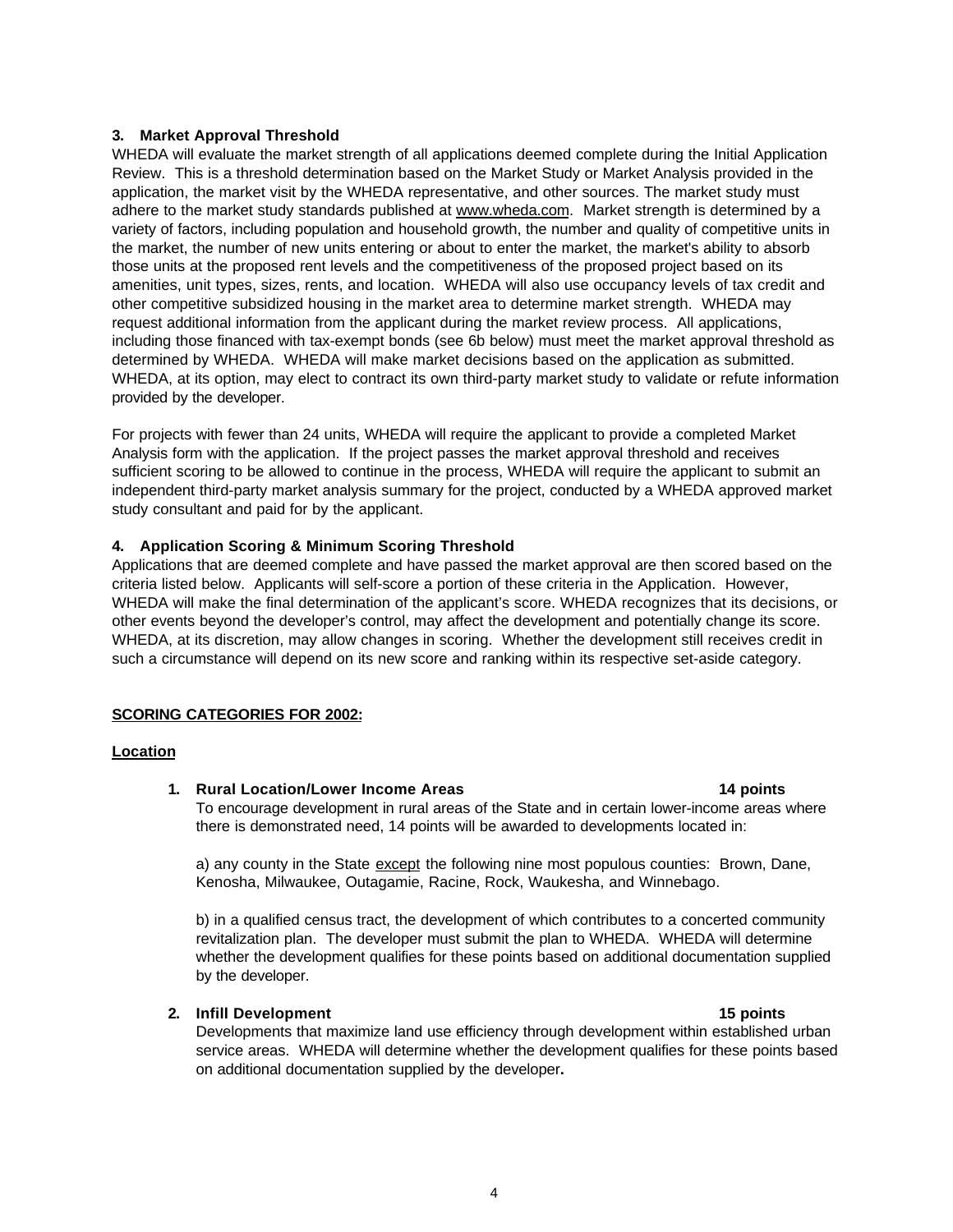#### **Local Support**

#### **3. Local Support 27 points**

Developments demonstrating strong community support through elected officials and other leaders or neighborhood groups. Additional consideration is given for indirect financial support.

#### **Tenant Profile**

### **4. Mixed Income Incentive 50 points** Developments that are mixed-income with points given for up to 40% of the units being setaside for market-rate tenants.

#### **5. Serves Large Families (Three-bedroom or larger units) 12 points** Developments in which a minimum of 10% and a maximum of 50% of the units contain three bedrooms or more.

### **6. Serves the Lowest-Income Tenants 45 points**

The Plan gives priority to developments that serve the lowest-income tenants when qualifying tax credit units are set aside for households with incomes and rents at or below the 50% County Median Income level required for Credit developments. Units serving the lowest-income tenants must be representative of the overall unit mix of the development. The Owner will be required to maintain the stated set-aside through a Land Use Restriction Agreement (LURA). Additional Credit incentive may be provided for developments that score in this category and Category 4. WHEDA will evaluate developments serving market-rate and lower-income tenants that may receive an increase of Credit up to the amount calculated by the qualified basis. To be awarded points, the Market Study (or Market Analysis Summary for developments of 24 units or fewer) must also address and demonstrate a sufficient market for the lower-income population being targeted.

In order to receive points in this category, collected rents cannot exceed the calculated rents based on 30% of the targeted lower percentages of County Median Income.

#### **7. Tenant Populations with Special Needs 12 points**

- (a) Developments that set aside qualifying tax credit units that are intended for occupancy by one or more of the following populations:
	- (i) Persons with physical disabilities;
	- (ii) Homeless individuals or families.

To be awarded points, the Market Study (or Market Analysis Summary for developments of 24 units or fewer) must also address and show that there is a sufficient market for the population being targeted. The applicant must also provide a description of architectural features and a service and marketing plan to demonstrate that the development will serve this population.

(b) If addressing special tenant needs, the sponsor has previous experience in the type of housing or service delivery proposed and can document that experience with participation history. (3 points)

### **8. Elderly 15 points**

WHEDA will award points to those elderly developments that offer transportation services to its residents and for providing a mix of additional services.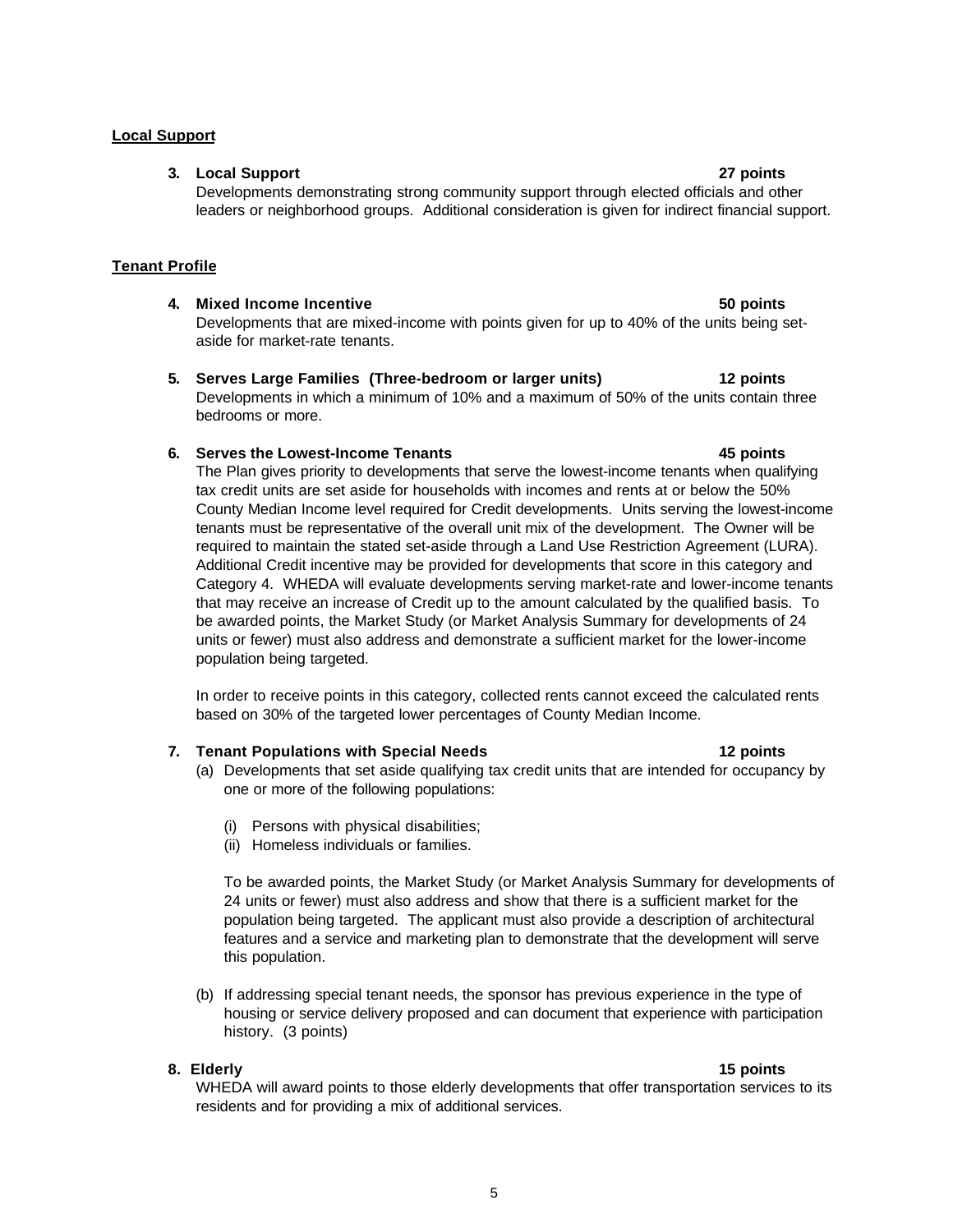### **Building Size & Characteristics**

### **9. Small Developments 18 points**

Developments that have 24 or fewer units.

### **10. Rehabilitation 45 points**

Developments that rehabilitate, reuse or restore existing structures, including historic rehabilitation. Points will be awarded based on hard costs only. The minimum per-unit amount is \$9,750.

Proposals for 24 units or more, not involving "gut" rehabilitation, must include an analysis of the capital needs requirements of the subject property. This analysis may be performed by either a third-party capital needs specialist or can be a letter from the lender, syndicator or consultant stating that the rehabilitation proposed for the building is "reasonable" based on the current overall physical condition of the building(s). As appropriate, this analysis should identify significant deferred maintenance, existing deficiencies, and material building code violations that affect the property's use and its structural and mechanical integrity.

#### **11. Amenities 18 points**

Developments with one or more of the following amenities: community space, playground/recreation area, separate entries for family developments, dishwasher and disposal, balcony/patio, garage, and washer/dryer connections (in addition to central laundry).

#### **12. Accessibility 15 points**

Developments offering architectural features that increase accessibility will broaden the market for many units. An architect must specify and certify all items. The applicant should attach the specifications and certification to the application.

#### **13. Daycare 15 points**

Developments that provide affordable childcare facilities operated by licensed providers.

#### **14. Energy Efficiency 15 points**

Developments offering components or building materials that decrease energy consumption and/or provide long-term environmental benefit.

#### **Financial Feasibility & Participation**

#### **15. Financial Feasibility 30 points**

Developments that demonstrate strong financial feasibility based on, but not limited to, development costs, operating/rent-up reserves, debt coverage ratio, and projected first-year stabilized operating budget and replacement reserves.

#### **16. Financial Participation 24 points**

Developments that have financial participation, supported by written documentation, from one or more of the following sources:

- (a) Federal, state, county or city governments;
- (b) Public housing authorities;
- (c) Wisconsin Department of Administration, Tax-Exempt Bonding Authorities and Division of Housing and Intergovernmental Relations;
- (d) Public or private foundations;
- (e) Non-profit financial support;
- (f) Incentives for historic preservation Development Team.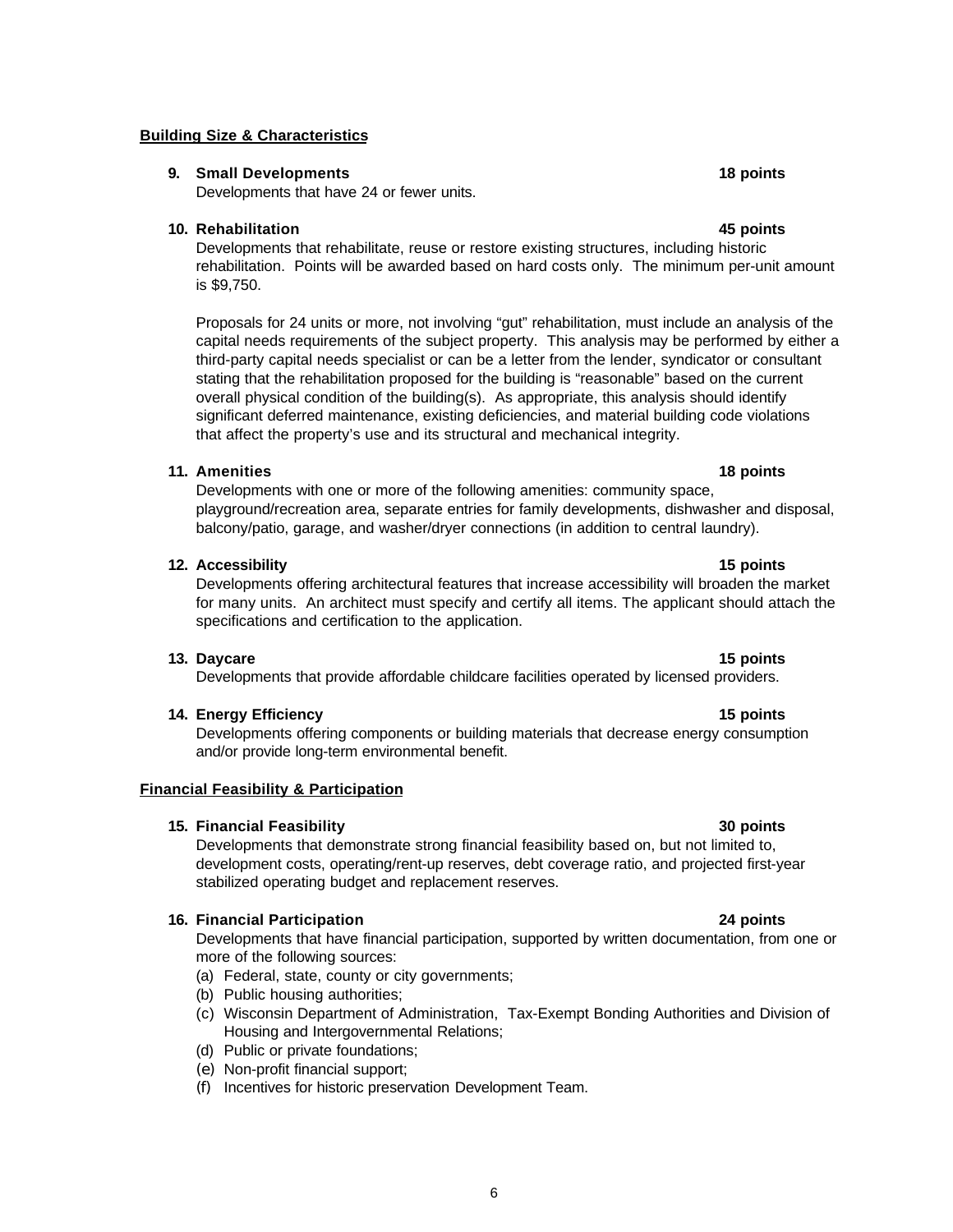### **17. Sponsor Characteristics 6 points**

- (a) Developments that are at least 51% owned and at least 51% controlled by minority group members or tribal governments. OR
- (b) The sponsor is a local tax-exempt organization (including local governments, public housing authorities, Indian housing authorities and tribally designated housing entities) with previous experience in the development and/or operation of housing similar to that proposed in the application.
- (c) Developments intended for eventual tenant ownership.

#### **18. Development 63 points**

Development team (Developer/Sponsor, Management Agent, General Contractor and/or consultant) will be evaluated based on past performance and previous credit program participation. Items reviewed include: development compliance, ability to work with communities, occupancy and financial capability/performance.

#### **Duration of Low-Income Use**

#### **19. Extends Minimum Duration of Low-Income Use 6 points**

Development owner agrees to extend low-income use beyond the 15 years mandated by the IRS. Owners will be required to enter into a Land Use Restriction Agreement (LURA) for 30 years and agree not to implement the termination provision. WHEDA recommends that the applicant consider the overall financial impact to the development when self-scoring in this category.

#### **Readiness**

#### **20. Readiness to Proceed 15 points**

Developments that demonstrate the ability to proceed quickly by procuring all necessary zoning and other governmental approvals and subordinate financing commitments necessary for project feasibility.

**TOTAL POINTS: 460 points**

WHEDA calculates the score for each application. WHEDA then determines which applications meet or exceed a minimum established scoring threshold. These are then ranked. First ranking is given to those reasonable requests for additional credit for developments that received credit in 2000 or 2001, regardless of their score. The remaining applications that meet or exceed the minimum scoring threshold are then ranked by score. Ranking results are published on the WHEDA website (www.wheda.com). WHEDA recognizes that its decisions, or other events beyond the developer's control, may affect the development and potentially change its score. WHEDA, at its discretion, may allow changes in scoring. Whether the development still receives credit in such a circumstance will depend on its new score and ranking within its respective set-aside category.

The minimum point score required for any application is 160.

#### **5. Submission & Review of Additional Documents**

The highest-ranking applicants within each set-aside and for which credit is deemed likely to be available are able to continue in the process. WHEDA will notify these applicants that they must submit additional application materials within 60 **days** of the notification date. Applications that are incomplete in one or more of the threshold requirements after the 60-**day period will no longer be considered for further evaluation**. WHEDA, at its option, may accept a written request for an extension and may charge a fee, provided the applicant submits an acceptable reasonable written request to WHEDA. In the event an application is not able to proceed in the process, the next highest scoring application not under consideration (and which meets or exceeds the minimum scoring threshold) will continue in the process.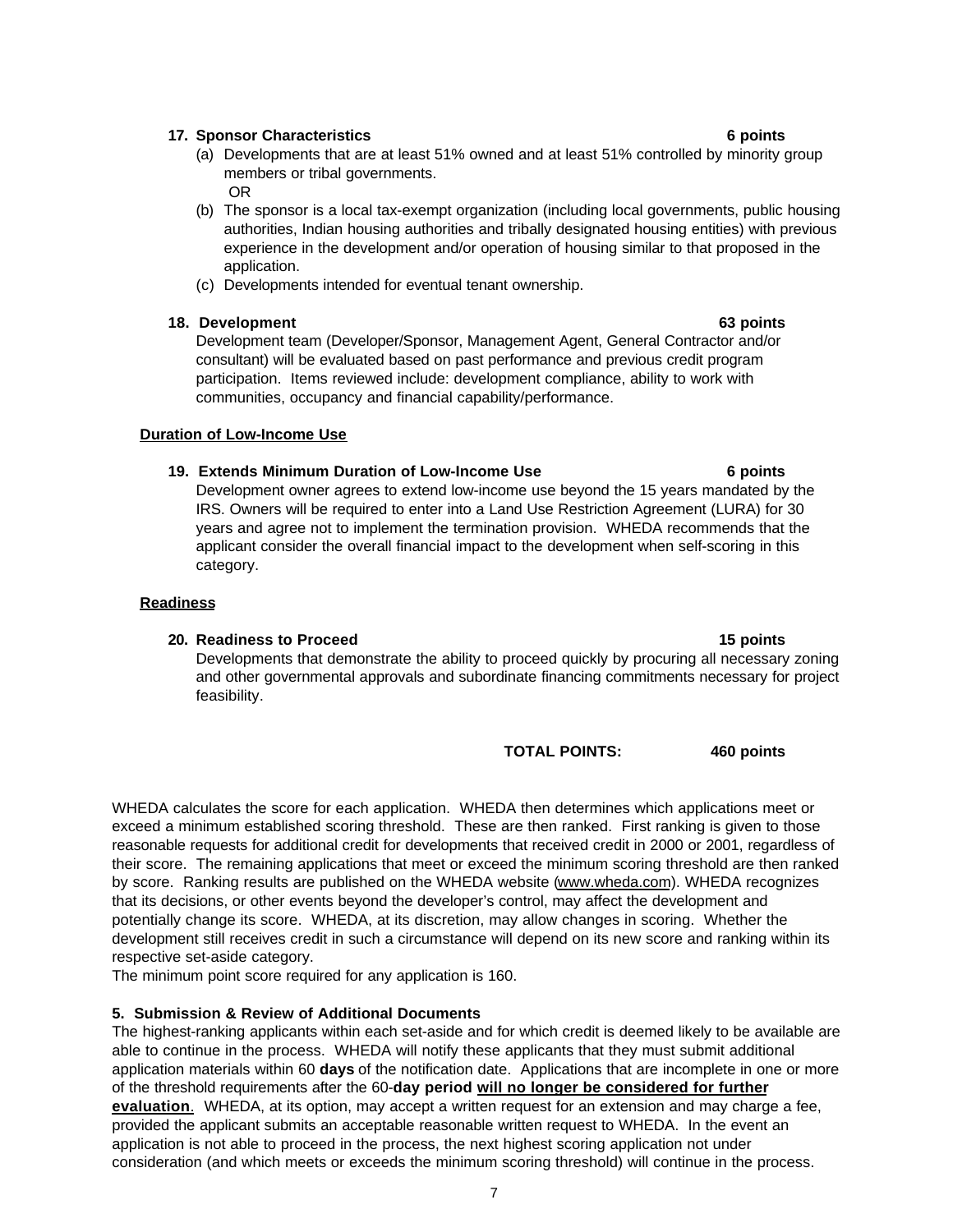### **6. Credit Calculation & Reservation**

### **a. Credit Calculation:**

Once a development has received market approval, achieved sufficient scoring rank, and has satisfactorily submitted all requested additional documentation, WHEDA will reserve the calculated Credit amount for the development. WHEDA determines the amount of Credit reserved through information received and the amount requested in the application. The actual reservation amount may not equal the dollar amount requested in the application. The Code requires that WHEDA determine that "the housing credit dollar amount allocated to the development does not exceed the amount the housing credit agency determines is necessary for the financial feasibility of the development and its viability as a qualified low-income housing project throughout the credit period." In making this determination, WHEDA will consider the following:

- 1. The sources and uses of funds and the total financing planned for the development;
- 2. Any proceeds or receipts expected to be generated by reason of tax benefits;
- 3. Percentage of the housing credit dollar amount used for development costs other than the cost of intermediaries;
- 4. The reasonableness of the developmental and operational costs of the proposed development;
- 5. An analysis of the appropriate credit amount based on an "equity gap" model.

The Code allows the possibility of receiving a Credit reservation equal to 130 percent of qualified expenditures. The increased basis is allowed in areas defined by HUD as "qualified census tracts" or "difficult development areas." There are no HUD-designated difficult development areas in Wisconsin. Applicants may request the higher basis, but WHEDA reserves the right to determine the Credit allocation amount required for feasible development. A map of the census tract showing the project location must be submitted with the application for Credit.

Credit may be awarded to that portion of a building used as a community service facility not in excess of 10% of the total eligible basis. The building must be located in a qualified census tract. Community service facility may include childcare, workforce development, healthcare, etc. and must be designed primarily to serve individuals whose income is 60% or less of area median income.

Under certain circumstances described in the Code, buildings financed under the Native American Housing Assistance and Self-determination Act of 1996 (NAHASDA) are eligible for the 9% credit.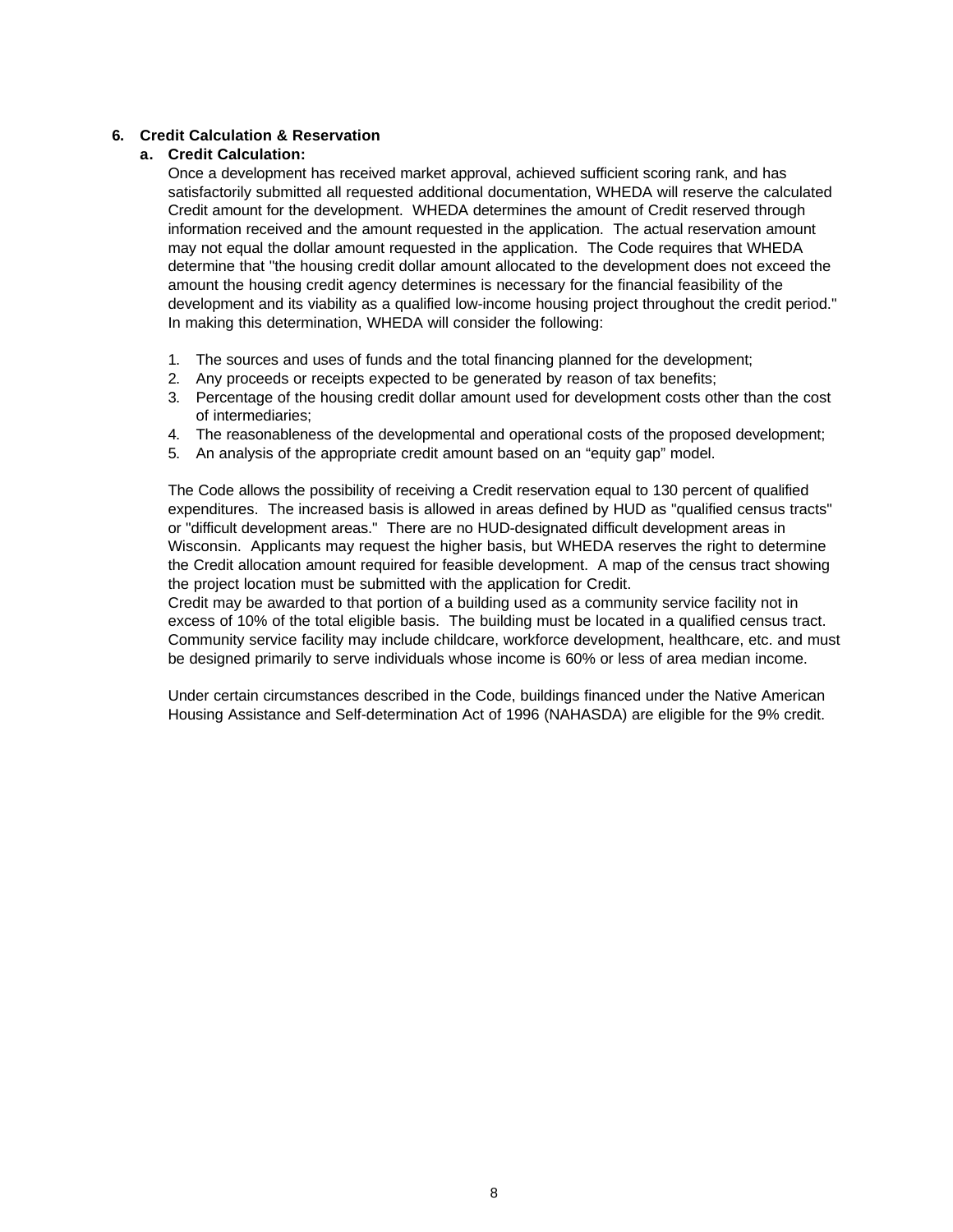#### **Federally Designated Qualified Census Tracts Eligible for 130% Credit (Published September 11, 2001)**

| <b>City</b>    | <b>Census Tracts</b>                                                                                                                                                                                                                                                                                                                                                                                                                               |
|----------------|----------------------------------------------------------------------------------------------------------------------------------------------------------------------------------------------------------------------------------------------------------------------------------------------------------------------------------------------------------------------------------------------------------------------------------------------------|
| Appleton       | 101                                                                                                                                                                                                                                                                                                                                                                                                                                                |
| <b>Beloit</b>  | 15, 16 & 18                                                                                                                                                                                                                                                                                                                                                                                                                                        |
| Eau Claire     | 6, 10, 11 & 12                                                                                                                                                                                                                                                                                                                                                                                                                                     |
| Fond du Lac    | 406                                                                                                                                                                                                                                                                                                                                                                                                                                                |
| Green Bay      | 1, 8, 9, 10 & 12                                                                                                                                                                                                                                                                                                                                                                                                                                   |
| Janesville     | 1&3                                                                                                                                                                                                                                                                                                                                                                                                                                                |
| Kenosha        | 9, 10, 11 & 16                                                                                                                                                                                                                                                                                                                                                                                                                                     |
| LaCrosse       | 3, 4, 5 & 89                                                                                                                                                                                                                                                                                                                                                                                                                                       |
| Madison        | 11, 12.98, 14.01, 15.01, 16.01, 16.02, 17, 25.98 &<br>32                                                                                                                                                                                                                                                                                                                                                                                           |
| Milwaukee      | 12, 18, 19, 21, 24, 28, 40, 42, 44, 45, 46, 47, 48, 60,<br>62, 63, 64, 65, 66, 67, 68, 69, 70, 71, 78, 80, 81, 82,<br>83, 84, 85, 86, 87, 88, 89, 90, 91, 96, 97, 98, 99,<br>100, 101, 102, 103, 104, 105, 106, 107, 108, 110,<br>111, 112, 113, 114, 115, 116, 117, 118, 119, 120,<br>121, 122, 123, 132, 134, 135, 136, 137, 138, 139,<br>140, 141, 142, 146, 147, 148, 149, 150, 151, 152,<br>154, 155, 156, 157, 158, 159, 163, 164, 165, 166, |
|                | 167, 168, 169, 174, 175, 177, 178.98                                                                                                                                                                                                                                                                                                                                                                                                               |
| Oshkosh        | 6 & 7                                                                                                                                                                                                                                                                                                                                                                                                                                              |
| Racine         | 1, 2, 3, 4, 5 & 10.01                                                                                                                                                                                                                                                                                                                                                                                                                              |
| Sheboygan      | 5 & 6                                                                                                                                                                                                                                                                                                                                                                                                                                              |
| Superior       | 201, 202 & 203                                                                                                                                                                                                                                                                                                                                                                                                                                     |
| Wausau         | 1                                                                                                                                                                                                                                                                                                                                                                                                                                                  |
| County         | <b>Census Tracts</b>                                                                                                                                                                                                                                                                                                                                                                                                                               |
| <b>Ashland</b> | 9501                                                                                                                                                                                                                                                                                                                                                                                                                                               |
| Bayfield       | 9601                                                                                                                                                                                                                                                                                                                                                                                                                                               |
| Dunn           | 9708                                                                                                                                                                                                                                                                                                                                                                                                                                               |
| Eau Claire     | 1                                                                                                                                                                                                                                                                                                                                                                                                                                                  |
| Forest         | 9504                                                                                                                                                                                                                                                                                                                                                                                                                                               |
| Grant          | 9609                                                                                                                                                                                                                                                                                                                                                                                                                                               |
| Menominee      | 9701                                                                                                                                                                                                                                                                                                                                                                                                                                               |
| Portage        | 9603, 9604 & 9610                                                                                                                                                                                                                                                                                                                                                                                                                                  |
| Racine         | 22                                                                                                                                                                                                                                                                                                                                                                                                                                                 |
| Sawyer         | 9805 & 9807                                                                                                                                                                                                                                                                                                                                                                                                                                        |
| Vernon         | 9602                                                                                                                                                                                                                                                                                                                                                                                                                                               |
| Vilas          | 9509                                                                                                                                                                                                                                                                                                                                                                                                                                               |
| Walworth       | 5                                                                                                                                                                                                                                                                                                                                                                                                                                                  |
|                |                                                                                                                                                                                                                                                                                                                                                                                                                                                    |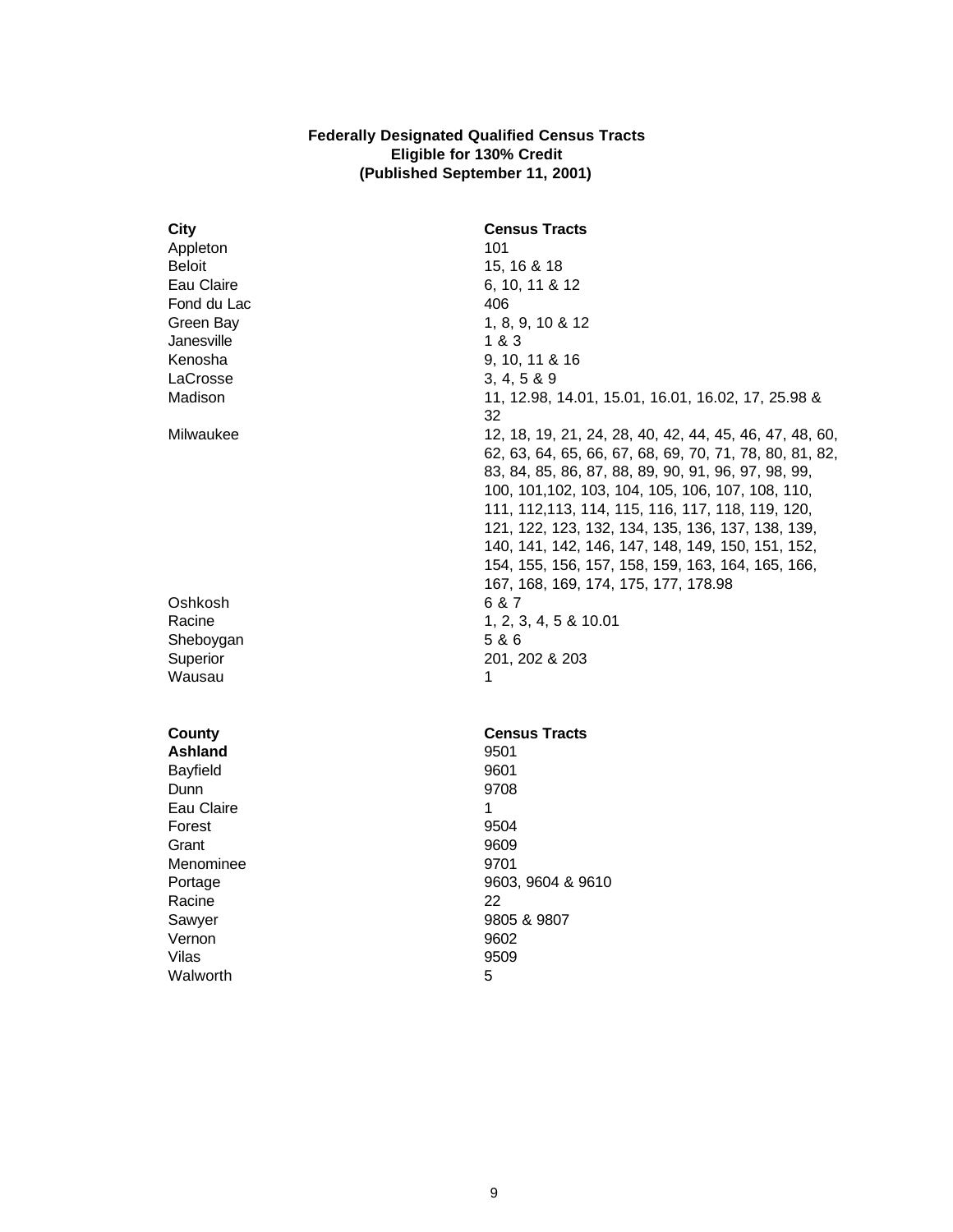Developments receiving assistance under the HOME Investment Partnerships Act are considered Federally subsidized unless 40% or more of the residential rental units in the building are set aside at rents of, and occupied by households whose income is based on 50% or less of the area median income. In this case, the development may utilize the 9% Credit but cannot receive the "high cost" increase in basis. HOME *grants* are subtracted from eligible basis.

#### **b. Rules for Developments Receiving Non-Competitive Credit when Financed with Tax-Exempt Bonds**

Applicants applying for tax credits for a development financed by WHEDA or locally-issued taxexempt bonds must follow a two-tier application process.

Applicants must submit the first application prior to commencing construction of the development. WHEDA will review the application to confirm that the development meets the requirements of the Plan, including a determination that the application meets both the market threshold and minimumscoring threshold. Developments may rely on the Plan and form of application in effect for the year in which they make their first application. In its review of the first application, WHEDA also confirms that 50% or more of the aggregate basis of building(s) and land is being financed with tax-exempt bonds. **Since all tax credit applications must meet the market threshold and minimumscoring threshold, developers are encouraged to make the first application for credit as early in the development process as possible.**

Applicants submit the second application at the time of request for Credit allocation (the issuance of Form 8609).

Along with approval of the first and second applications, Applicants must meet the following requirements to qualify for credit:

- 1. The governmental unit that issues the bonds must make a determination of allowable Credit under rules similar to those required in Section 42(m)(2)(A)&(B), and will be required to provide an affidavit in a form acceptable to WHEDA that it has made this determination.
- 2. Applicants must submit evidence of applicable tax credit percentage election in accordance with Section 42(b)(2). If no such election is submitted, WHEDA will issue an allocation based on the appropriate percentage prescribed by the law.
- 3. The Owner must enter into a Land Use Restriction Agreement (LURA) with WHEDA.
- 4. WHEDA must assign building identification number(s) and issue IRS Form 8609(s) for each building in the development.

WHEDA will charge an application fee and additional review fees for all tax-exempt bond financed developments. These fees are based on a percentage of the annual allowable Credit.

#### **c. Reservation of Credit**

WHEDA will issue a letter reserving the determined Credit amount to qualifying applicants. An applicant may not transfer any Credit authority to another development nor transfer Credit to another development site. WHEDA will not allow changes to the development that affect scoring after the reservation letter has been issued without its written approval.

#### **7. Second & Third Application Reviews**

Federal law requires that WHEDA evaluate the application three times: a) at initial application, b) at carryover allocation/post-reservation application, and c) at the time the building(s) is (are) placed in service. On each occasion, the applicant must submit a complete credit application, and certify to all Federal, State, and local subsidies expected to be available to the development. The process requires that applicants provide detailed and accurate information concerning all development costs at each evaluation. Applicants with reservations will be subject to cancellation of the reservation if they are unable to provide WHEDA with satisfactory evidence of progress toward timely completion of the proposed development, or if there are significant changes to the proposed development from the approved application.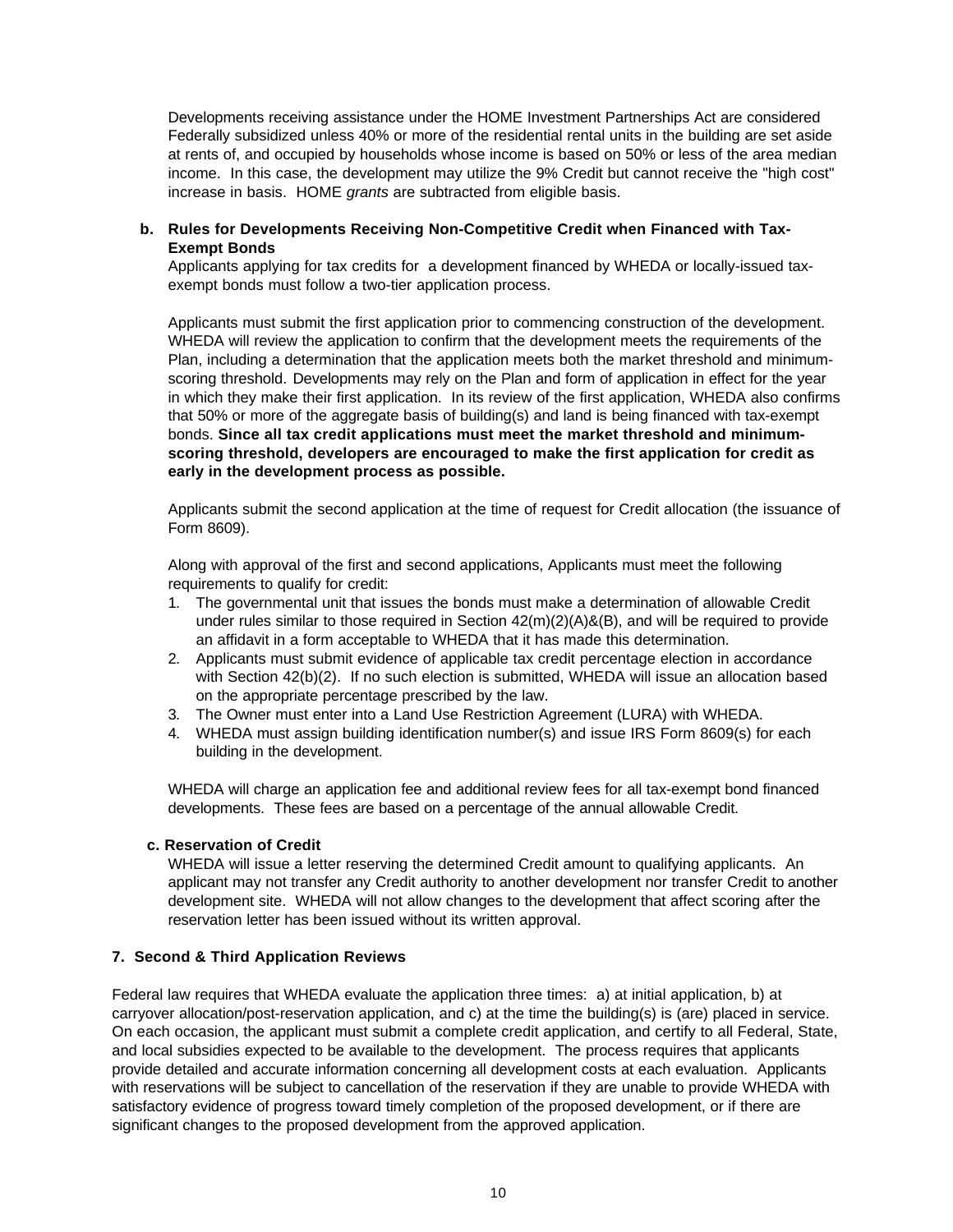Provided the second evaluation is in order, WHEDA will issue either a Carryover Agreement or a Post-Reservation letter at the time of completion of the second evaluation. Developments eligible for 2002 credit must be placed in service during the calendar year 2002 or qualify for and receive a Carryover Agreement prior to December 1, 2002. To qualify for a carryover allocation, the taxpayer must incur costs that exceed 10% of the taxpayer's "reasonably expected basis" or total development cost by the later of: a) December 31, 2002 or b) six months after the date the carryover allocation is issued. The owner must submit a third-party accountant's review certifying that the required 10% expenditure has occurred. A breakdown of expenditures will be required as well as proof of expenditure by the specified deadline.

The third and final evaluation will be conducted after the development has been placed in service. WHEDA will again review revised costs and the equity requirement based on information provided by the applicant in a third updated application to determine the appropriate amount of credit to be allocated. Submission of a third application for final allocation must be made within 90 days of the placed-in-service date or an extension must be requested.

A final allocation of Credit cannot be made until the development building(s) has/have been placed in service and the owner has provided a third-party cost certification to actual development costs. Awarding of the actual credits will be contingent upon:

- a. Sponsor's ability to meet its proposed time schedule;
- b. Approved occupancy permit(s), architect's certification of substantial completion for new construction/substantial rehabilitation developments, Allocation Certification Request form(s) from the owner stating that the development is in compliance with Section 42 of the Code and will remain in compliance for the Credit period specified in the Code, a copy of a certified rent roll for most recent month, a current legal description with the tax parcel identification number(s) photocopied from the final title policy, and photos of the completed property;
- c. Third-party cost certifications (for those developments of 10 units or less, a cost review is required; for developments consisting of 11 units or more, an audited third-party cost certification must be submitted);
- d. Submission of any other documents which WHEDA will require in determining the actual amount of Credit to be allocated to the development;
- e. The development's compliance with the requirements of Section 42 of the Code;
- f. Completion by the applicant of all required agreements, including certification of all Federal, State, and local subsidies which apply; reporting and record keeping requirements; nondiscrimination regulations and any special conditions imposed by WHEDA or the U.S. Department of Treasury;
- g. Execution of a Land Use Restriction Agreement (LURA) mandated under Section 42 of the Code that commits to extend use for low-income housing for the required time frame.

The above requirements must be submitted in an acceptable form to WHEDA. WHEDA will then allocate Credit and send a completed photocopy of IRS Form(s) 8609 to the owner. WHEDA will forward the **original** Form(s) 8609 to the IRS.

If WHEDA at any time has reason to believe that the development: 1) will not be placed in service by the end of the year for which Credit has been allocated, or 2) fails to comply with the requirements for a carryover allocation, or 3) is not in compliance with Section 42 of the Code, or 4) that the application contains misrepresentations, it (WHEDA) may revoke the Credit allocation.

#### **8. Compliance Monitoring Procedures**

The Code requires housing credit agencies to monitor all Credit developments to determine whether they are complying with the requirements of the Credit program. The monitoring requirement applies to all buildings placed in service for which the Credit is, or has been, allowable at any time. WHEDA's internal monitoring process is outlined in the Tax Credit Program Compliance Monitoring Manual, which is provided on the Internet at www.wheda.com.

Once the Form(s) 8609 is (are) issued, WHEDA will only allow changes to the development affecting the selection criteria on which the allocation of Credit was awarded upon satisfactory evidence that the change is necessary for the ongoing financial viability of the development. WHEDA will consider no change within the first three years of the Credit period.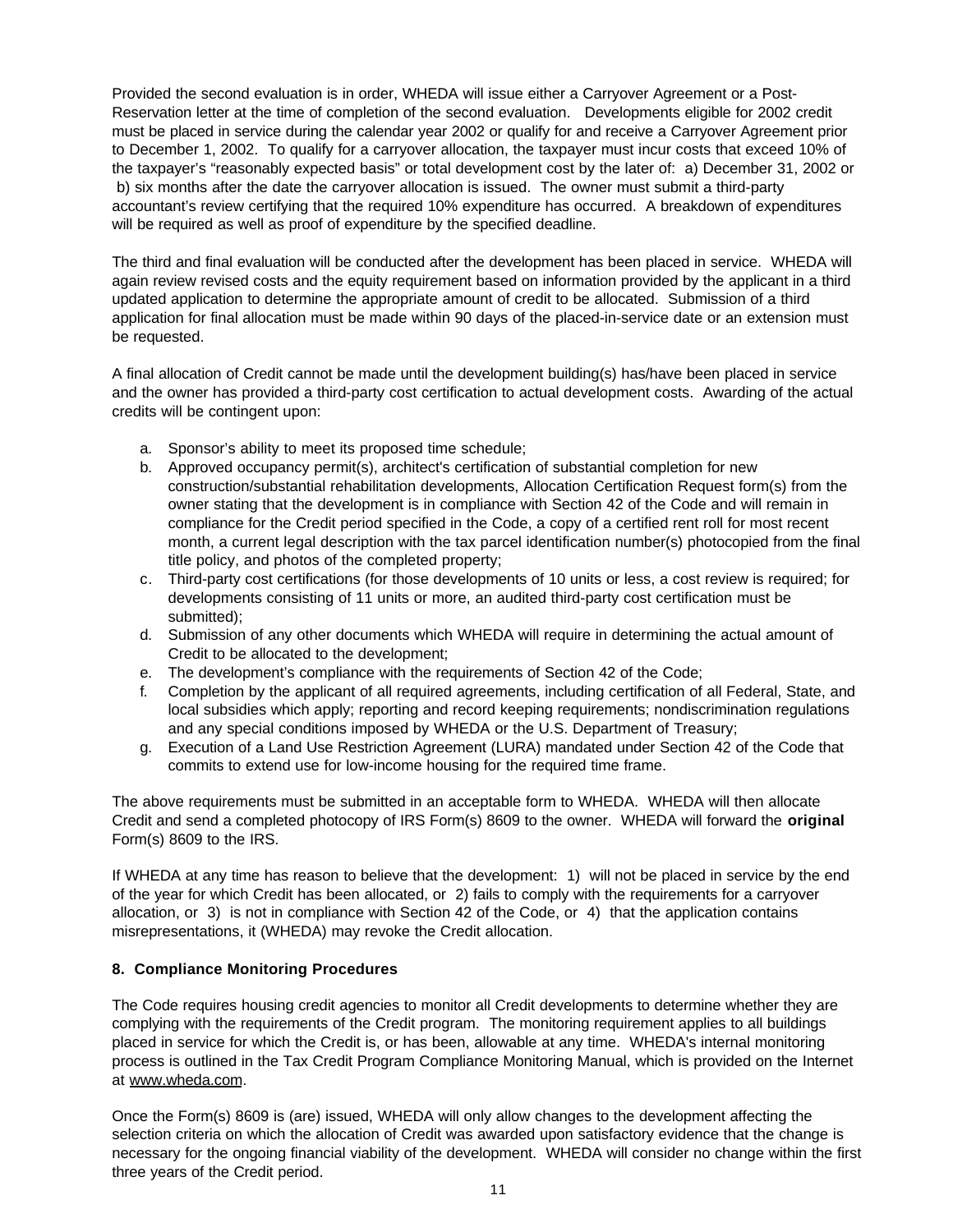All Credit developments are required to comply with the following regulations:

- a. The owner of a Credit development must keep records for each qualified building that show for *each year* in the compliance period:
	- i) Total number of residential rental units and percentage that are qualifying units;
	- ii) Rent charged on each residential unit (including any utility allowances);
	- iii) Number of occupants in each qualifying unit;
	- iv) Qualifying unit vacancies and information that shows when, and to whom, the next available units were rented;
	- v) Annual income certifications of each qualifying tenant per unit and documentation to support each certification;
	- vi) Character and use of the nonresidential portion of the building included in the building's eligible basis under Section 42(d);
	- vii) The eligible basis and qualified basis of the building at the end of the first year of the credit period; and
	- viii) The owner of a Credit development is required to retain the records described in Section (a) above for each building in the development for at least six (6) years beyond the due date (with extensions) for filing the Federal income tax return for that year. Records for the *first* year of the credit period must be retained for at least six (6) years beyond the due date (with extensions) for filing the Federal income tax return for the last year of the compliance period of the building.
- b. The owner of a Credit development must certify annually to WHEDA under penalty of perjury, on forms and in a manner prescribed by WHEDA that:
	- i) The development meets the minimum set-aside test applicable to the development;
	- ii) The owner has received an annual Tenant Income Certification from each qualifying tenant and documentation to support that certification;
	- iii) Each qualifying unit in the development is rent-restricted under Section  $42(q)(2)$  of the Code;
	- iv) All units in the development are for use by the general public (as defined in §1.42-9), including the requirement that no finding of discrimination under the Fair Housing Act, 42 U.S.C. 3601-3619, occurred for the development. A finding of discrimination includes an adverse final decision by the Secretary of the Department of Housing and Urban Development (HUD), 24 CFR 180.680, an adverse final decision by a substantially equivalent State or local fair housing agency, 42 U.S.C. 3616a(a)(1), or an adverse judgement from a Federal court, The buildings and each residential unit in the development are suitable for occupancy, taking into account local health, safety and building codes (or other habitability standards), and the state or local government unit responsible for making local health, safety, or building code inspections did not issue a violation report for any building or residential unit in the development;
	- v) Either there has been no change in the eligible basis as defined in Section 42(d) of any building, or there has been a change, and the nature of the change, including any new Federal funds received;
	- vi) All tenant facilities included in the eligible basis under Section 42(d) of the Code of any building in the development, such as swimming pools, other recreational facilities, parking areas, washer/dryer hookups, and appliances are provided on a comparable basis without a separate fee to all tenants in the buildings;
	- vii) If a qualifying unit in the development becomes vacant during the year, reasonable attempts are made to rent that unit to tenants having a qualifying income and while the unit is vacant, no units of comparable or smaller size are rented to tenants not having a qualifying income;
	- viii) If the income of tenants of qualifying units increases above the limit allowed in Section  $42(q)(2)(D)(ii)$ , the next available unit of comparable or smaller size in the project will be rented to tenants having a qualifying income;
	- ix) Either there has been no change in the applicable fraction as defined in Section 42 (c)(1)(B), or there has been a change, and the nature of the change;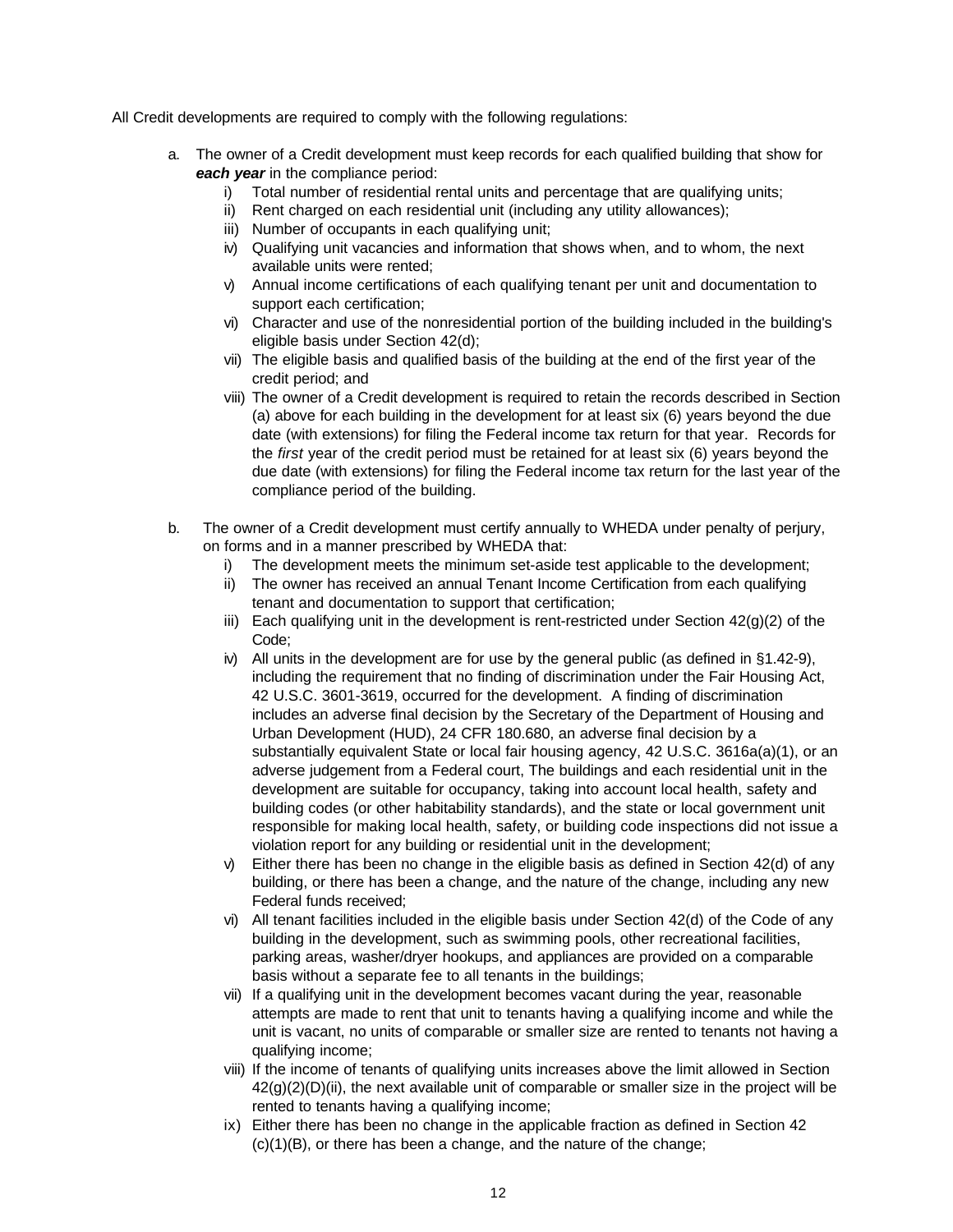- x) The development complies with the requirements or special provisions on which the allocation was based as outlined in the allocation documents, including, but not limited to, special set-asides and the requirement under Section 42(h)(6)(B)(iv) that an owner cannot refuse to lease a unit in the project to an applicant because the applicant holds a voucher or certificate of eligibility under section 8 of the United States Housing Act of 1927, 42 U.S.C. 1437s (for buildings subject to section 13142(b)(4) of the Omnibus budget Reconciliation Act of 1993, 107 Stat. 312, 438-439);
- xi) All qualifying units in the project are used on a nontransient basis (except for transitional housing for the homeless provided under Section 42 (i)(3)(B)(iii) or singleroom-occupancy units rented on a month-by-month basis under Section 42(i)(3)(B)(iv) of the Code);
- xii) The development complies with the requirements for all Federal or state housing programs (e.g. RHS assistance, HOME assistance, Section 8, FHA, tax-exempt financing or other programs), as applicable;
- xiii) If the owner received its credit allocation from the portion of the State ceiling set-aside for a development involving "qualified non-profit organizations" under Section 42(h)(5) of the code, the non-profit entity materially participates in the operation of the development within the meaning of Section 469(h) of the Code, as applicable;
- xiv) The development is otherwise in compliance with the Code, including any Treasury Regulations, the applicable State Allocation Plan, and all other applicable laws, rules and regulations;
- xv) There has been no change in the ownership or management of the project or any such changes have been reported to the State Monitoring Agency; and,
- xvi) The applicable fraction as reported to the IRS for each building in the development at the close of the most recent tax year.
- c. WHEDA requires that an owner of a Credit development submit to WHEDA during the compliance period, at times and in a manner prescribed by WHEDA, which may include transmission via e-mail or through a website the following information:
	- i) The Form 100 owner's certification as described in Section (b) above;
	- ii) Unit event information including data as described in Section (a);
	- iii) Utility documentation as required by the Code of Federal Regulations (26 CFR §1.42- 10) and described in WHEDA's Tax Credit Program Compliance Monitoring Manual;
	- iv) Copy of signed 8609's the owner submits in the first year credit is claimed; and
	- v) Other documentation as required.
- d. WHEDA has the right to perform inspections of any Credit development through the end of the compliance period, including any extended use period. An inspection includes a physical inspection of any building and units in the development, as well as a review of the records described in Section (a) above.
- e. WHEDA will provide prompt written notice to the owner of a Credit development if WHEDA does not receive the required certifications or discovers through inspection, review or any other manner, that the development is not in compliance with the provisions of Section 42. In general, the owner will have an opportunity to correct noncompliance within 90 days from the date of notice to the owner and to submit missing documentation within 30 days. During the correction period, an owner must supply any missing certifications and bring the project into compliance with the provisions of Section 42. WHEDA may extend the correction period for up to six (6) months if it determines there is good cause for granting an extension.
- f. WHEDA is required to file Form 8823, Low-Income Housing Credit Agencies Report of Noncompliance, with the Internal Revenue Service no later than 45 days after the end of the correction period described above, including any extension, whether or not the noncompliance or failure to certify is corrected.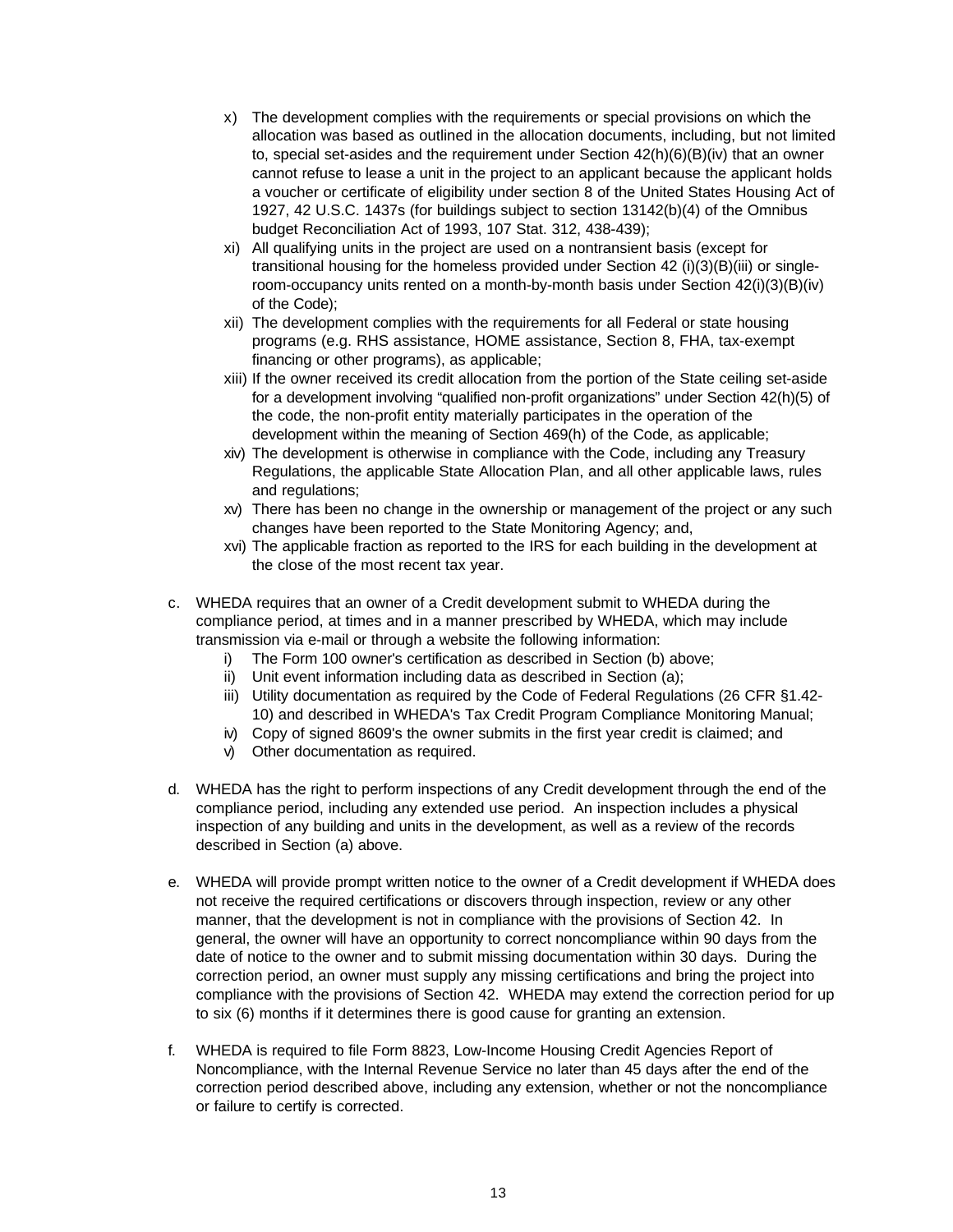g. Compliance with the requirements of Section 42 is the responsibility of the owner of the development for which the Credit is allowable. WHEDA's obligation to monitor for compliance does not make WHEDA liable for an owner's noncompliance. WHEDA will charge an annual fee to the development for conducting compliance monitoring. The annual fee is due January 31 of each year during the 15-year compliance period. WHEDA will also charge an initial compliance monitoring fee payable when the Form 8609 is issued. This initial compliance monitoring fee shall apply to all buildings placed in service after **January 1, 2001**. A physical inspection fee based on the number of units to be inspected will be charged in the year a development is inspected. This fee is not assessed during the first inspection year. WHEDA's "Compliance Monitoring Fee Schedule" and "Compliance Monitoring Fee Policy" is included in WHEDA's "Tax Credit Program Compliance Monitoring Manual" and the Qualified Allocation Plan. After the building/project is initially notified of monitoring fees due, WHEDA will not send annual invoices. Fees will be charged on all units within each project. The fees are as follows:

Initial compliance fees for all buildings placed in service after **January 1, 2001**: The initial compliance fee for developments of 24 units or less is \$600. For developments of 25 or more units, the fee is \$40 per unit with a maximum of \$4000.

Annual physical inspection fees:

\$10 per unit inspected (minimum of \$150 and maximum of \$350).

Effective January 1, 2001, WHEDA and Rural Development Services entered into a "Memorandum of Understanding" as described in 26 C.F.R., Parts 1 & 602 issued by the Department of Treasury on January 14, 2000. Therefore, developments financed by Rural Development will be exempt from the annual physical inspection fee. However, this exemption will not apply to developments that WHEDA is required to review for curing noncompliance with physical requirements under the Code. A fee for such a review will be charged at the time the review is undertaken.

#### Paper Unit Status Reports:

| <b>Rural Development</b> | \$22/ per unit per annum |
|--------------------------|--------------------------|
| WHEDA-financed           | \$22/ per unit per annum |
| All Other                | \$37/ per unit per annum |

Electronic Unit Status Reports:

Rural Development \$16 / per unit per annum WHEDA-financed \$16/ per unit per annum All Other \$31/ per unit per annum

#### **III. PUBLIC REVIEW PROCESS FOR THE QUALIFIED ALLOCATION PLAN**

WHEDA will convene public hearings to receive oral and/or written comments regarding this Plan. After the hearings, the Plan will be presented to the WHEDA Board Members and the Governor of the State of Wisconsin for approval.

#### **IV. MODIFICATIONS TO THE QUALIFIED ALLOCATION PLAN**

WHEDA may modify this Plan to facilitate the allocation of Credit. WHEDA's Executive Director may make modifications deemed necessary to facilitate the administration of the Credit program or to address unforeseen circumstances. The Executive Director is also authorized to waive any conditions not mandated by Section 42 of the Code on a case-by-case basis for good cause. To the extent that anything contained in this Plan does not meet the minimum requirements of Federal law or regulation, such law or regulation shall take precedence over this Plan. WHEDA reserves the right and shall have the power to allocate Credit to a development irrespective of points scored, if such intended allocation is: 1) in compliance with the Code; 2) in furtherance of the housing priorities stated herein; and 3) determined by WHEDA to be in the best interests of the citizens of the State of Wisconsin.